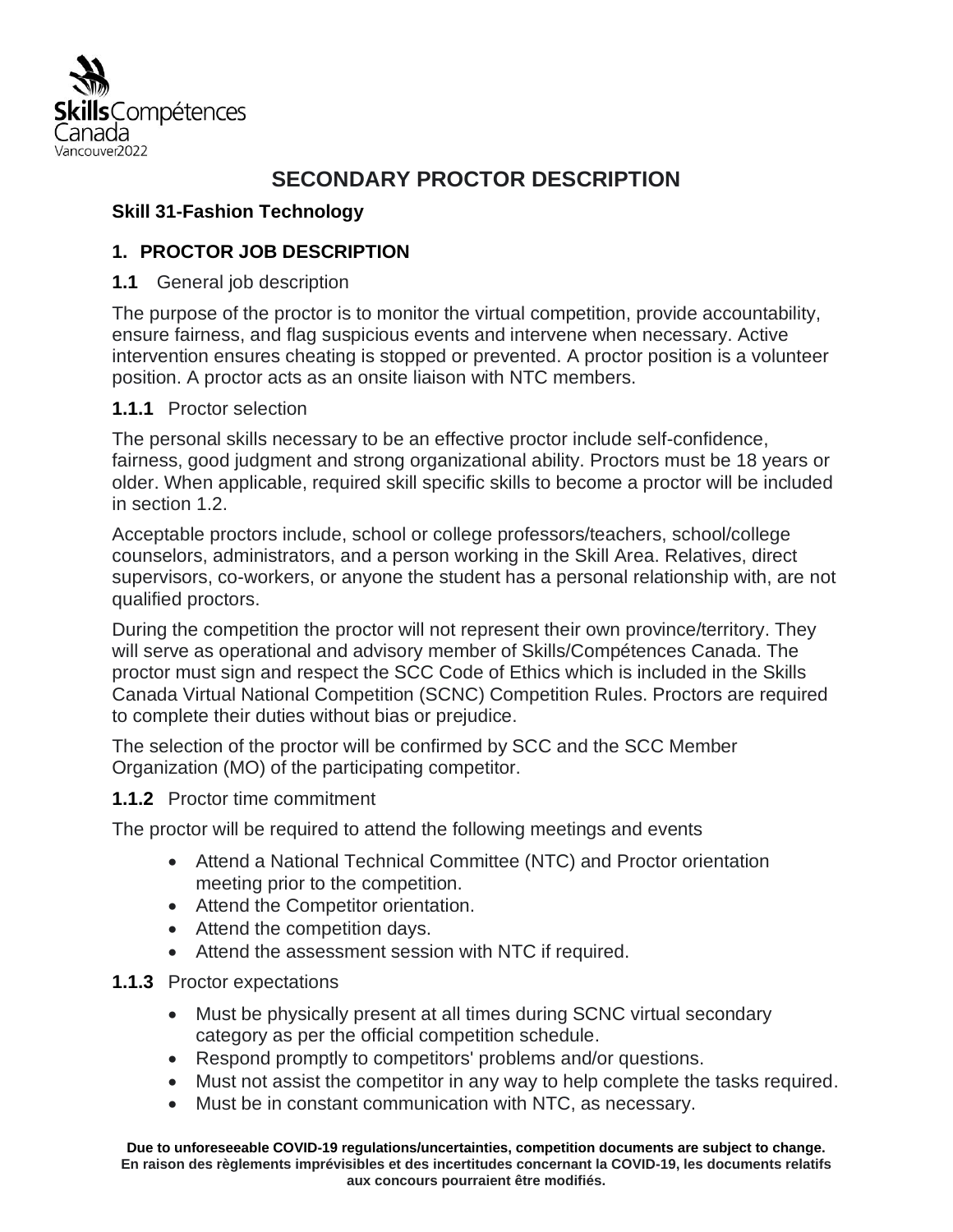

- It is strongly recommended that the proctor be familiar with the SCNC Competition rules.
- It is strongly recommended that the proctor be familiar with all paperwork that will need to be submitted electronically to SCC and/or the NTC.

#### **1.1.4** Proctor responsibilities

- Ensuring that the SCNC Competition Rules are followed
- Overseeing safety throughout the competition
- Providing on-site support to the NTC (proctors will be in contact with NTC at all times)
- Providing support to the competitor
- Providing camera management
- Taking videos footage and/or photos for marketing purposes
- Taking video footage and/or photos for assessment purposes
- Assist the NTC with the equipment and material check during orientation and throughout the competition.
- Providing interpretation services as required
- Proctors will provide on-site technical support as required
- Proctors will be in contact with technical support staff throughout the competition
- Ensuring competitors are connected to the internet as required
- Uploading videos, photos and other documents as required
- Proctors must complete administrative forms for the competition that they supervise.
	- o Orientation checklist
	- o Safety check list
	- o Equipment check list
	- o Material check list
	- o Assessment check list
	- o All other required SCC forms
- Before beginning the competition, verify that the right competitors are present in the room by checking their identification.
- Before the beginning of the competition post the name of the competitor, province/territory with their Skill # and name in a highly visible area that can be captured by the video camera. (template will be provided)
- As per the competition schedule, when the competition time expires, proctors must make sure that the competitor stops all work.
- **1.2** Skill specific job description
	- During orientation, the proctor will have to open the box for the competitor and take out the 5 spools of thread for the machines and the envelop that contain 2 samples of fabric and fusing. The proctor will thread the machines